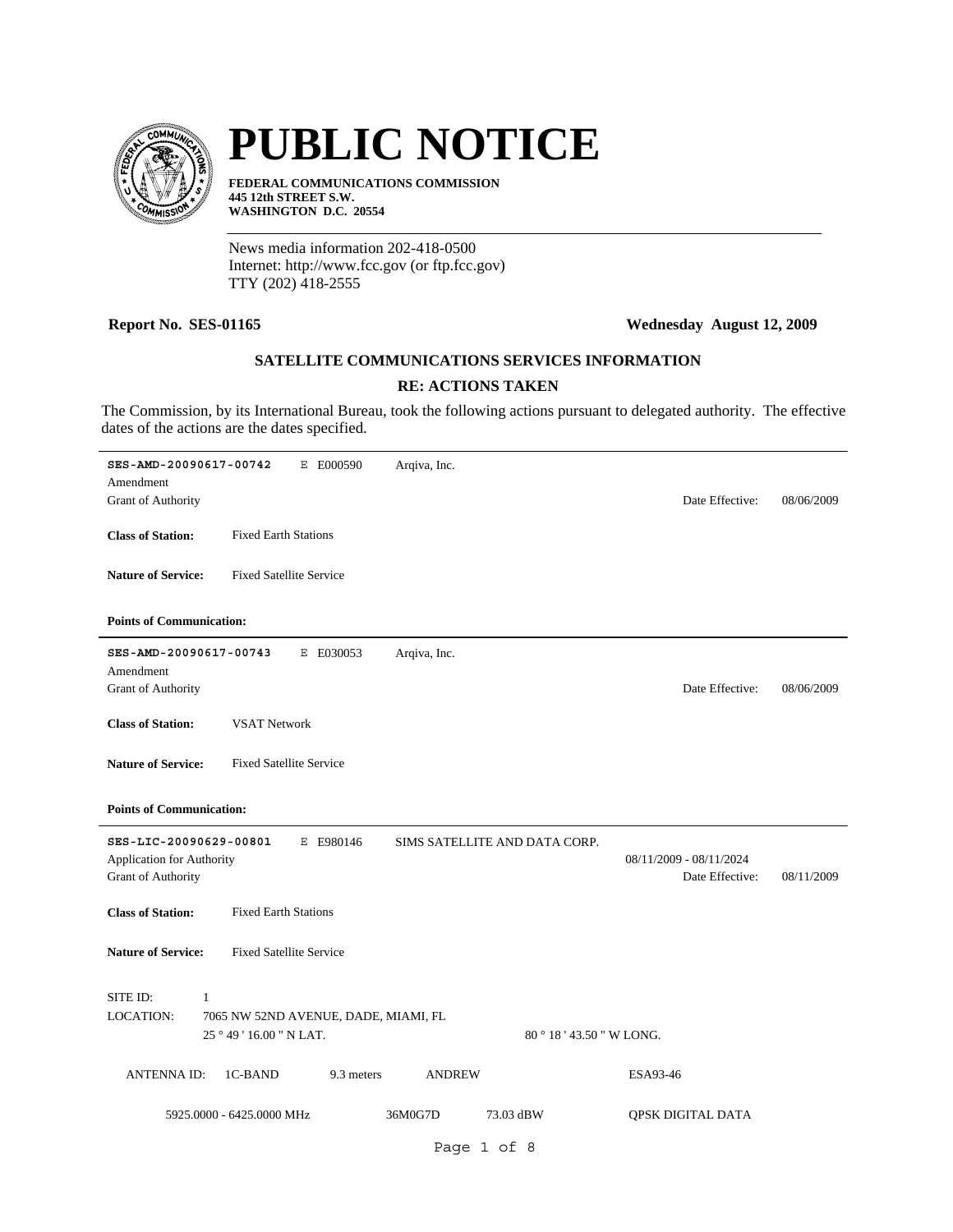| 3700.0000 - 4200.0000 MHz                                                                 | 36M0G7D                        |                    | QPSK DIGITAL DATA                                        |
|-------------------------------------------------------------------------------------------|--------------------------------|--------------------|----------------------------------------------------------|
| <b>ANTENNA ID:</b><br>2KU-BAND                                                            | <b>VERTEX</b><br>8.1 meters    |                    | <b>8.1 KPK</b>                                           |
| 11700.0000 - 12200.0000 MHz                                                               | 36M0G7D                        |                    | QPSK DIGITAL DATA                                        |
| 14000.0000 - 14500.0000 MHz                                                               | 36M0G7D                        | 83.20 dBW          | QPSK DIGITAL DATA                                        |
| <b>Points of Communication:</b>                                                           |                                |                    |                                                          |
| 1 - ALSAT - (ALSAT)                                                                       |                                |                    |                                                          |
| SES-MOD-20090629-00802<br>E E060404<br>Application for Modification<br>Grant of Authority |                                | THE BOEING COMPANY | 01/22/2007 - 01/22/2022<br>Date Effective:<br>08/10/2009 |
| <b>Class of Station:</b><br>Temporary Fixed Earth Station                                 |                                |                    |                                                          |
| <b>Nature of Service:</b><br><b>Fixed Satellite Service</b>                               |                                |                    |                                                          |
| SITE ID:<br>$\mathbf{1}$<br>LOCATION:<br>MOBILESAT2, CONUS, AK, HI, US                    |                                |                    |                                                          |
| MOBILESAT<br><b>ANTENNA ID:</b>                                                           | <b>MOBILESAT</b><br>1.2 meters |                    | $1.2M$ .                                                 |
| 14000.0000 - 14500.0000 MHz                                                               | 8M00G7W                        | 55.54 dBW          | DIGITAL DATA SERVICE                                     |
| 14000.0000 - 14500.0000 MHz                                                               | 768KG7W                        | 51.00 dBW          | <b>DIGITAL DATA SERVICE</b>                              |
| 14000.0000 - 14500.0000 MHz                                                               | 6M00G7W                        | 55.54 dBW          | DIGITAL DATA SERVICE                                     |
| 14000.0000 - 14500.0000 MHz                                                               | 64K0G7W                        | 41.50 dBW          | DIGITAL DATA SERVICE                                     |
| 14000.0000 - 14500.0000 MHz                                                               | 5M00G7W                        | 55.54 dBW          | DIGITAL DATA SERVICE                                     |
| 14000.0000 - 14500.0000 MHz                                                               | 512KG7W                        | 50.50 dBW          | DIGITAL DATA SERVICE                                     |
| 14000.0000 - 14500.0000 MHz                                                               | 4M00G7W                        | 55.54 dBW          | DIGITAL DATA SERVICE                                     |
| 14000.0000 - 14500.0000 MHz                                                               | 3M00G7W                        | 55.54 dBW          | DIGITAL DATA SERVICE                                     |
| 14000.0000 - 14500.0000 MHz                                                               | 32K0G7W                        | 38.50 dBW          | DIGITAL DATA SERVICE                                     |
| 14000.0000 - 14500.0000 MHz                                                               | 30M0G7W                        | 55.54 dBW          | DIGITAL DATA SERVICE                                     |
| 14000.0000 - 14500.0000 MHz                                                               | 2M00G7W                        | 55.54 dBW          | DIGITAL DATA SERVICE                                     |
| 14000.0000 - 14500.0000 MHz                                                               | 25M0G7W                        | 55.54 dBW          | DIGITAL DATA SERVICE                                     |
| 14000.0000 - 14500.0000 MHz                                                               | 256KG7W                        | 47.50 dBW          | DIGITAL DATA SERVICE                                     |
| 14000.0000 - 14500.0000 MHz                                                               | 20M0G7W                        | 55.54 dBW          | DIGITAL DATA SERVICE                                     |

Page 2 of 8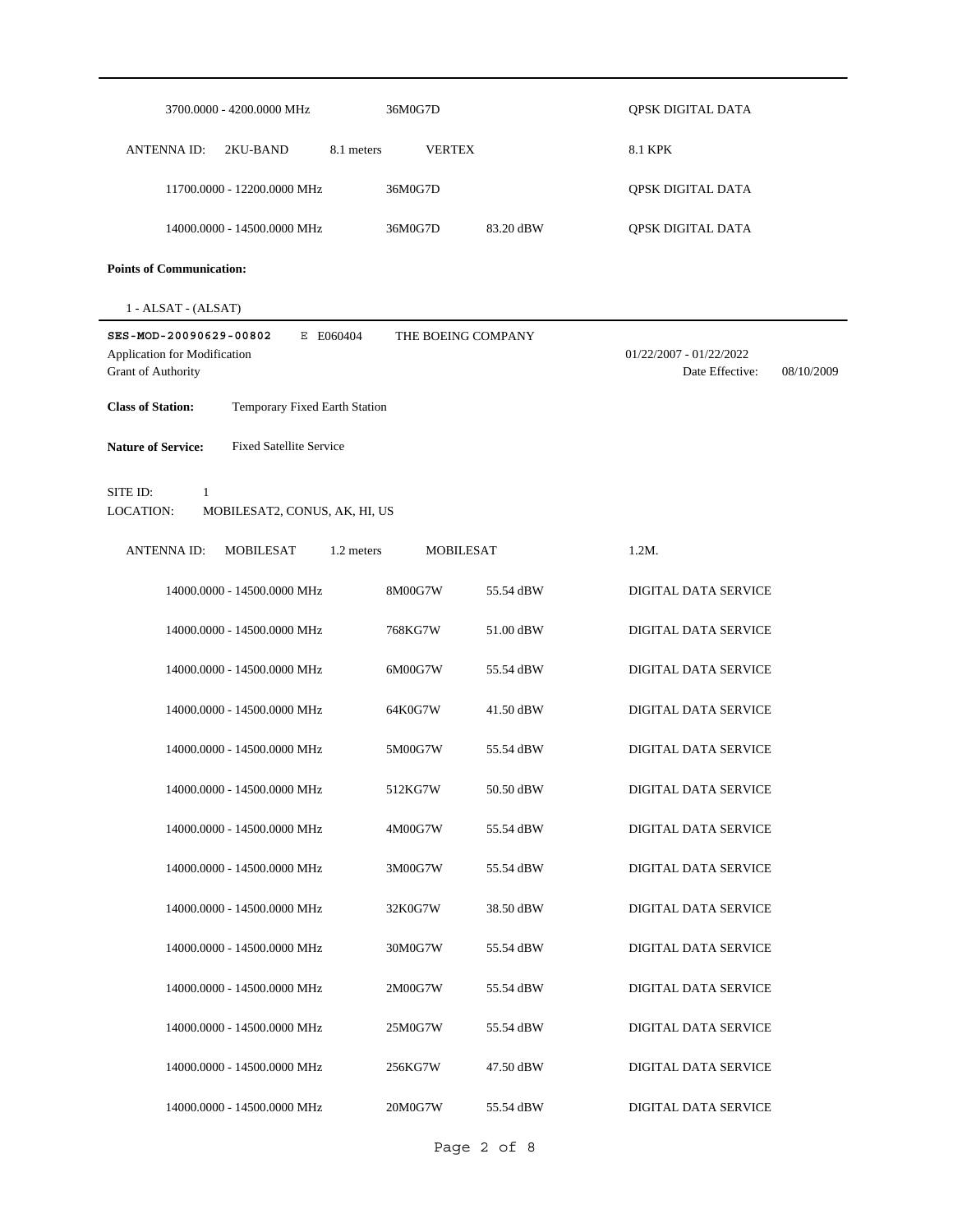| 14000.0000 - 14500.0000 MHz | 1M50G7W | 55.00 dBW | <b>DIGITAL DATA SERVICE</b> |
|-----------------------------|---------|-----------|-----------------------------|
| 14000.0000 - 14500.0000 MHz | 1M00G7W | 52.50 dBW | <b>DIGITAL DATA SERVICE</b> |
| 14000.0000 - 14500.0000 MHz | 15M0G7W | 55.54 dBW | DIGITAL DATA SERVICE        |
| 14000.0000 - 14500.0000 MHz | 128KG7W | 44.50 dBW | <b>DIGITAL DATA SERVICE</b> |
| 14000.0000 - 14500.0000 MHz | 10M0G7W | 55.54 dBW | <b>DIGITAL DATA SERVICE</b> |
| 11700.0000 - 12200.0000 MHz | 8M00G7W |           | DIGITAL DATA SERVICE        |
| 11700.0000 - 12200.0000 MHz | 768KG7W |           | DIGITAL DATA SERVICE        |
| 11700.0000 - 12200.0000 MHz | 6M00G7W |           | <b>DIGITAL DATA SERVICE</b> |
| 11700.0000 - 12200.0000 MHz | 64K0G7W |           | <b>DIGITAL DATA SERVICE</b> |
| 11700.0000 - 12200.0000 MHz | 5M00G7W |           | <b>DIGITAL DATA SERVICE</b> |
| 11700.0000 - 12200.0000 MHz | 512KG7W |           | <b>DIGITAL DATA SERVICE</b> |
| 11700.0000 - 12200.0000 MHz | 4M00G7W |           | <b>DIGITAL DATA SERVICE</b> |
| 11700.0000 - 12200.0000 MHz | 3M00G7W |           | <b>DIGITAL DATA SERVICE</b> |
| 11700.0000 - 12200.0000 MHz | 32K0G7W |           | <b>DIGITAL DATA SERVICE</b> |
| 11700.0000 - 12200.0000 MHz | 30M0G7W |           | DIGITAL DATA SERVICE        |
| 11700.0000 - 12200.0000 MHz | 2M00G7W |           | <b>DIGITAL DATA SERVICE</b> |
| 11700.0000 - 12200.0000 MHz | 25M0G7W |           | <b>DIGITAL DATA SERVICE</b> |
| 11700.0000 - 12200.0000 MHz | 256KG7W |           | DIGITAL DATA SERVICE        |
| 11700.0000 - 12200.0000 MHz | 20M0G7W |           | <b>DIGITAL DATA SERVICE</b> |
| 11700.0000 - 12200.0000 MHz | 1M50G7W |           | <b>DIGITAL DATA SERVICE</b> |
| 11700.0000 - 12200.0000 MHz | 1M00G7W |           | DIGITAL DATA SERVICE        |
| 11700.0000 - 12200.0000 MHz | 15M0G7W |           | <b>DIGITAL DATA SERVICE</b> |
| 11700.0000 - 12200.0000 MHz | 128KG7W |           | DIGITAL DATA SERVICE        |
| 11700.0000 - 12200.0000 MHz | 10M0G7W |           | DIGITAL DATA SERVICE        |

**Points of Communication:**

1 - ALSAT - (ALSAT)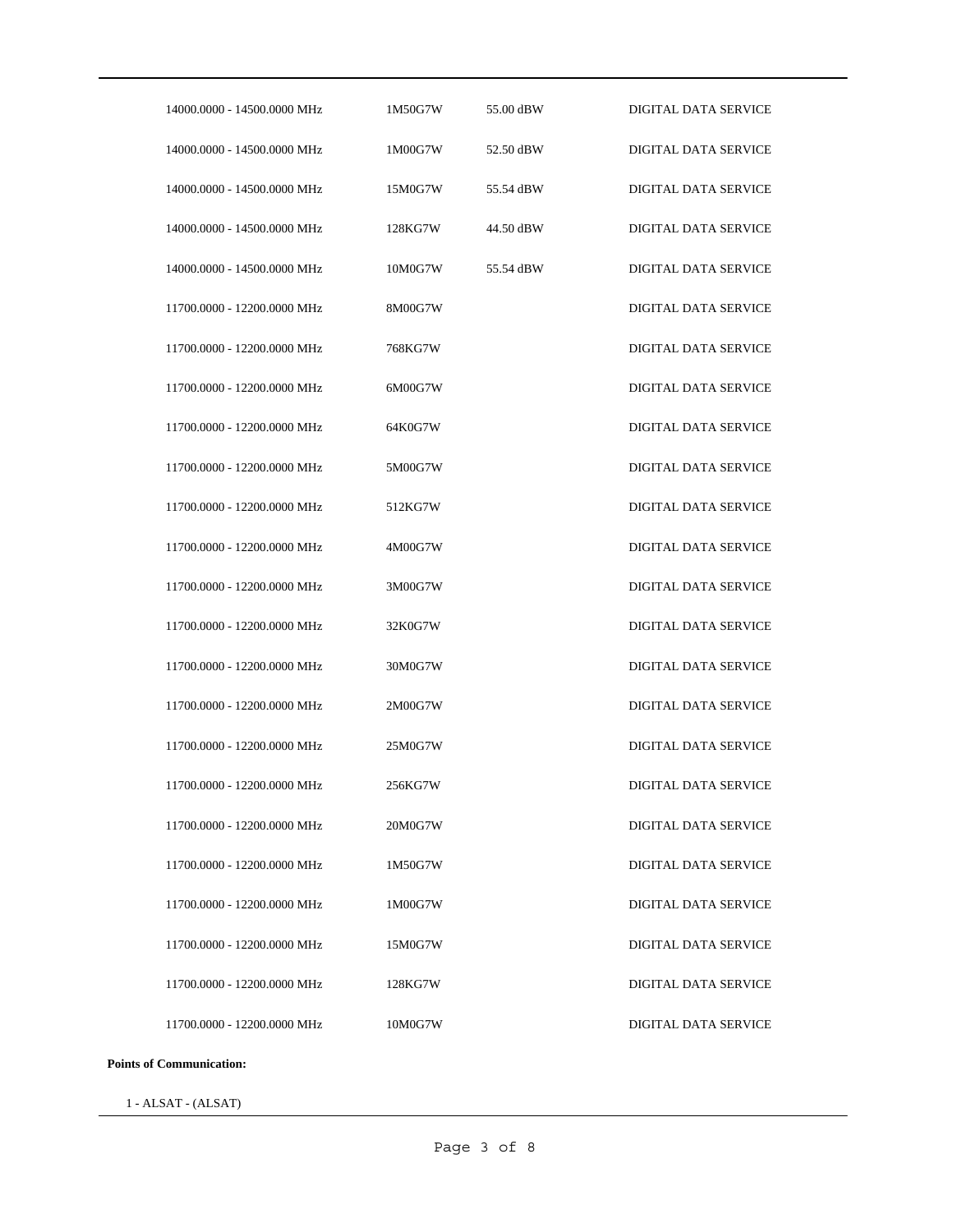| E E970321<br>SES-MOD-20090702-00822<br>Application for Modification<br>Grant of Authority               |         | DISCOVERY WORLD TELEVISION, INC. | $05/21/2008 - 05/21/2023$<br>Date Effective:<br>08/10/2009                         |
|---------------------------------------------------------------------------------------------------------|---------|----------------------------------|------------------------------------------------------------------------------------|
| <b>Class of Station:</b><br><b>Fixed Earth Stations</b>                                                 |         |                                  |                                                                                    |
| <b>Nature of Service:</b><br><b>Fixed Satellite Service</b>                                             |         |                                  |                                                                                    |
| SITE ID:<br>$\mathbf{1}$<br>LOCATION:<br>6505 BLUE LAGOON DRIVE, DADE, MIAMI, FL<br>25°46'58.20" N LAT. |         |                                  | 80 ° 18 ' 12.70 " W LONG.                                                          |
| ANTENNA ID:<br>$7.2M$ .<br>7.2 meters                                                                   |         | VERTEX COMM.                     | <b>KPC</b>                                                                         |
| 6332.0000 - 6425.0000 MHz                                                                               | 15M0G7W | 73.64 dBW                        | DIGITAL TRAFFIC, VARIOUS FEC,<br>VARIOUS DATA RATES, VARIOUS<br><b>INFORMATION</b> |
| 6332.0000 - 6425.0000 MHz                                                                               | 36M0G7W | 77.44 dBW                        | DIGITAL TRAFFIC, VARIOUS FEC,<br>VARIOUS DATA RATES, VARIOUS<br><b>INFORMATION</b> |
| 6080.0000 - 6205.0000 MHz                                                                               | 15M0G7W | 73.64 dBW                        | DIGITAL TRAFFIC, VARIOUS FEC,<br>VARIOUS DATA RATES, VARIOUS<br><b>INFORMATION</b> |
| 6080.0000 - 6205.0000 MHz                                                                               | 36M0G7W | 77.44 dBW                        | DIGITAL TRAFFIC, VARIOUS FEC,<br>VARIOUS DATA RATES, VARIOUS<br><b>INFORMATION</b> |
| 5925.0000 - 5988.0000 MHz                                                                               | 15M0G7W | 73.64 dBW                        | DIGITAL TRAFFIC, VARIOUS FEC,<br>VARIOUS DATA RATES, VARIOUS<br><b>INFORMATION</b> |
| 5925,0000 - 5988,0000 MHz                                                                               | 36M0G7W | 77.44 dBW                        | DIGITAL TRAFFIC, VARIOUS FEC,<br>VARIOUS DATA RATES, VARIOUS<br><b>INFORMATION</b> |
| 3700.0000 - 4200.0000 MHz                                                                               | 15M0G7W |                                  | DIGITAL TRAFFIC, VARIOUS FEC,<br>VARIOUS DATA RATES, VARIOUS<br><b>INFORMATION</b> |
| 3700.0000 - 4200.0000 MHz                                                                               | 36M0G7W |                                  | DIGITAL TRAFFIC, VARIOUS FEC,<br>VARIOUS DATA RATES, VARIOUS<br><b>INFORMATION</b> |
| 6205.0000 - 6232.0000 MHz                                                                               | 36M0G7W | 77.44 dBW                        | DIGITAL TRAFFIC, VARIOUS DATA<br>RATES, FEC AND INFORMATION<br>TYPE                |
| 6205.0000 - 6232.0000 MHz                                                                               | 15M0G7W | 73.64 dBW                        | DIGITAL TRAFFIC, VARIOUS DATA<br>RATES, FEC AND INFORMATION<br>TYPE                |

## **Points of Communication:**

1 - ALSAT - (ALSAT)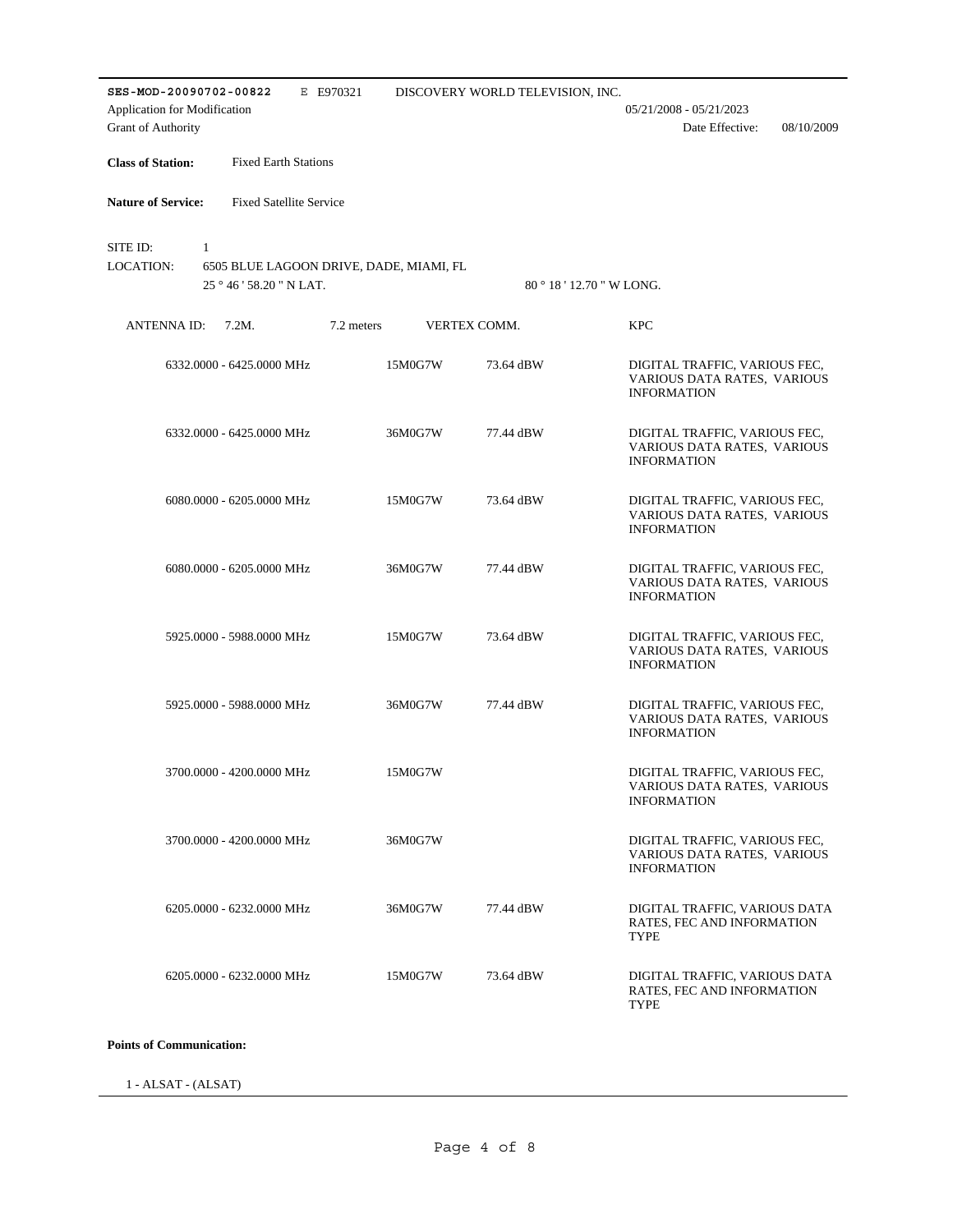| SES-RWL-20090811-00987<br>E E890809                           | Cable One, Inc.                                                                                                 |                                            |            |
|---------------------------------------------------------------|-----------------------------------------------------------------------------------------------------------------|--------------------------------------------|------------|
| Renewal<br>Grant of Authority                                 |                                                                                                                 | 08/25/2009 - 08/25/2024<br>Date Effective: | 08/11/2009 |
|                                                               |                                                                                                                 |                                            |            |
| <b>Class of Station:</b><br><b>Fixed Earth Stations</b>       |                                                                                                                 |                                            |            |
| <b>Nature of Service:</b><br>Domestic Fixed Satellite Service |                                                                                                                 |                                            |            |
| SITE ID:<br>$\mathbf{1}$                                      |                                                                                                                 |                                            |            |
| <b>LOCATION:</b><br>112 E. 32nd, NEWTON, JOPLIN, MO           |                                                                                                                 |                                            |            |
| 37 ° 3 ' 17.00 " N LAT.                                       | 94 ° 30 ' 49.00 " W LONG.                                                                                       |                                            |            |
| <b>ANTENNA ID:</b><br>$\mathbf{1}$                            | 5 meters<br>SIMULSAT/ATC                                                                                        |                                            |            |
| 3700.0000 - 4200.0000 MHz                                     | 36MOF3F                                                                                                         |                                            |            |
| <b>Points of Communication:</b>                               |                                                                                                                 |                                            |            |
| 1 - ALSAT - (ALSAT)                                           |                                                                                                                 |                                            |            |
| SES-STA-20090511-00576<br>E E030055                           | SkyWave Mobile Communications, Corp.                                                                            |                                            |            |
| Special Temporary Authority                                   |                                                                                                                 |                                            |            |
| Grant of Authority                                            |                                                                                                                 | Date Effective:                            | 08/04/2009 |
| <b>Class of Station:</b>                                      |                                                                                                                 |                                            |            |
|                                                               | Special temporary authority is GRANTED for a period of 60 days beginning May 18, 2009 and ending July 16, 2009. |                                            |            |
|                                                               |                                                                                                                 |                                            |            |
| <b>Points of Communication:</b>                               |                                                                                                                 |                                            |            |
| SES-STA-20090511-00577<br>E KA249                             | Vizada, Inc.                                                                                                    |                                            |            |
| Special Temporary Authority                                   |                                                                                                                 |                                            |            |
| Grant of Authority                                            |                                                                                                                 | Date Effective:                            | 08/05/2009 |
| <b>Class of Station:</b>                                      |                                                                                                                 |                                            |            |
|                                                               | Special temporary authority is GRANTED for a period of 30 days beginning May 15, 2009 and ending June 13, 2009. |                                            |            |
|                                                               |                                                                                                                 |                                            |            |
| <b>Points of Communication:</b>                               |                                                                                                                 |                                            |            |
| $\mathbf E$<br>SES-STA-20090523-00644                         |                                                                                                                 |                                            |            |
|                                                               | TerreStar License Inc.                                                                                          |                                            |            |
| Special Temporary Authority                                   |                                                                                                                 |                                            |            |
| <b>Grant of Authority</b>                                     |                                                                                                                 | Date Effective:                            | 08/11/2009 |
| <b>Class of Station:</b>                                      |                                                                                                                 |                                            |            |

## **Points of Communication:**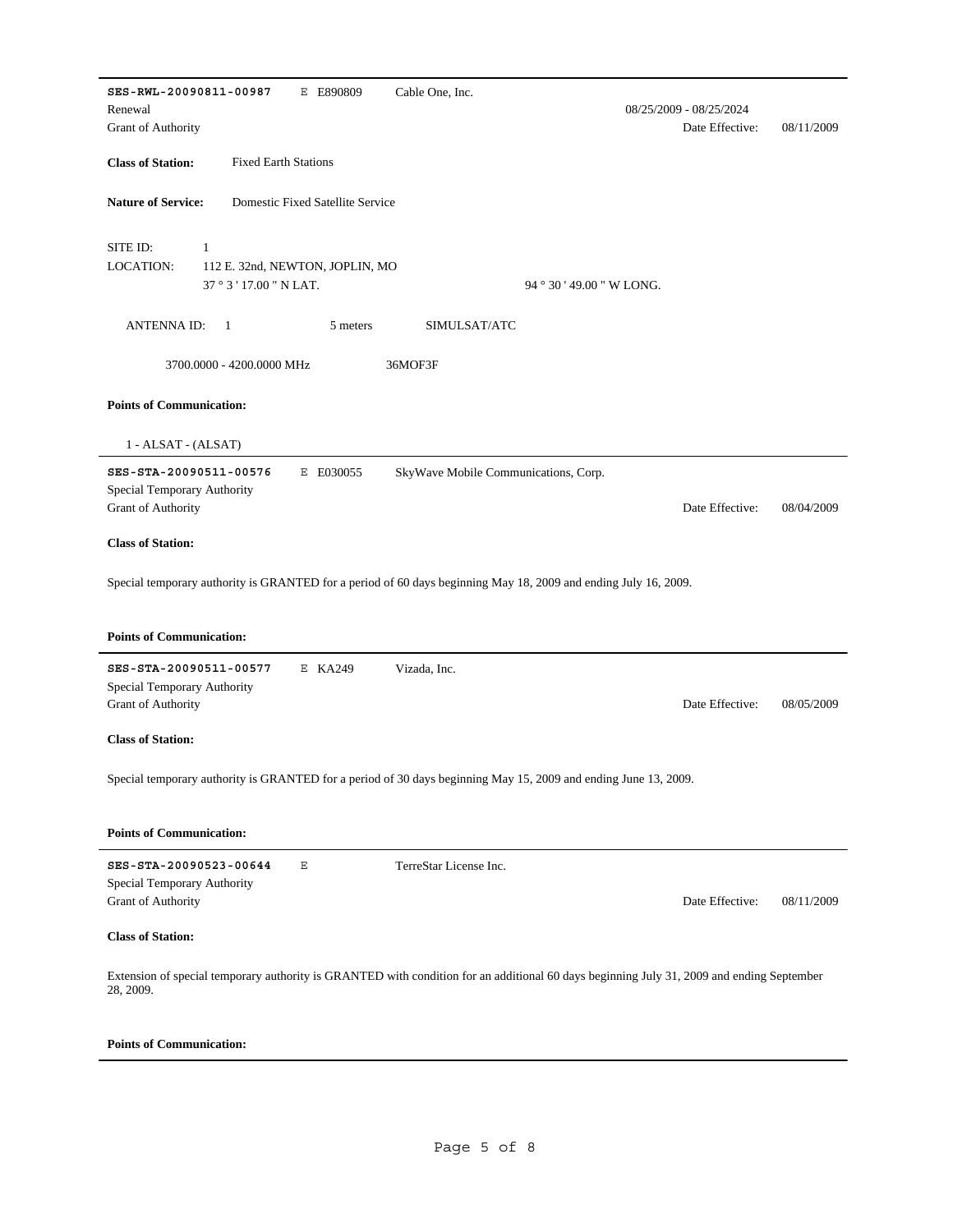| SES-STA-20090610-00719<br>Special Temporary Authority                                           | E E090093 | Intelsat North America LLC                                                                                                                                                                                                                                                                                                                                                   |                             |            |
|-------------------------------------------------------------------------------------------------|-----------|------------------------------------------------------------------------------------------------------------------------------------------------------------------------------------------------------------------------------------------------------------------------------------------------------------------------------------------------------------------------------|-----------------------------|------------|
| <b>Grant of Authority</b>                                                                       |           |                                                                                                                                                                                                                                                                                                                                                                              | Date Effective:             | 08/11/2009 |
| <b>Class of Station:</b>                                                                        |           |                                                                                                                                                                                                                                                                                                                                                                              |                             |            |
|                                                                                                 |           | On Report No. SES-01161, rel. Wednesday August 5, 2009, Intelsat North America LLC's request for special temporary authority (File No.<br>SES-STA-20090610-00719) was inadvertently place on accepted for filing public notice. This special temporary authority is GRANTED with<br>condition for a period of 60 days beginning August 11, 2009 and ending October 10, 2009. |                             |            |
| <b>Points of Communication:</b>                                                                 |           |                                                                                                                                                                                                                                                                                                                                                                              |                             |            |
| SES-STA-20090625-00795<br>Special Temporary Authority<br><b>Grant of Authority</b>              | E E070098 | TerreStar License Inc.                                                                                                                                                                                                                                                                                                                                                       | Date Effective:             | 08/11/2009 |
| <b>Class of Station:</b>                                                                        |           |                                                                                                                                                                                                                                                                                                                                                                              |                             |            |
| 28, 2009.                                                                                       |           | Extension of special temporary authority is GRANTED with condition for an additional 60 days beginning July 31, 2009 and ending September                                                                                                                                                                                                                                    |                             |            |
| <b>Points of Communication:</b>                                                                 |           |                                                                                                                                                                                                                                                                                                                                                                              |                             |            |
| SES-STA-20090708-00842<br>Special Temporary Authority<br><b>Grant of Authority</b>              | E KA249   | Vizada, Inc.                                                                                                                                                                                                                                                                                                                                                                 | Date Effective:             | 08/11/2009 |
| <b>Class of Station:</b>                                                                        |           |                                                                                                                                                                                                                                                                                                                                                                              |                             |            |
|                                                                                                 |           | Extension of special temporary authority is GRANTED for an additional 60 days beginning July 14, 2009 and ending September 11, 2009.                                                                                                                                                                                                                                         |                             |            |
| <b>Points of Communication:</b>                                                                 |           |                                                                                                                                                                                                                                                                                                                                                                              |                             |            |
| SES-STA-20090806-00968                                                                          | E E090134 | SES Americom, Inc.                                                                                                                                                                                                                                                                                                                                                           |                             |            |
| Special Temporary Authority<br><b>Grant of Authority</b>                                        |           |                                                                                                                                                                                                                                                                                                                                                                              | Date Effective:             | 08/11/2009 |
| <b>Class of Station:</b>                                                                        |           |                                                                                                                                                                                                                                                                                                                                                                              |                             |            |
|                                                                                                 |           | Special temporary authority is GRANTED for a period of 60 days beginning August 11, 2009 and ending October 10, 2009.                                                                                                                                                                                                                                                        |                             |            |
| <b>Points of Communication:</b>                                                                 |           |                                                                                                                                                                                                                                                                                                                                                                              |                             |            |
| SES-T/C-20090512-00585<br>Application for Consent to Transfer of Control<br>Grant of Authority  | E E030053 | Arqiva, Inc.                                                                                                                                                                                                                                                                                                                                                                 | Date Effective:             | 08/06/2009 |
| <b>Current Licensee:</b><br>Arqiva, Inc.<br>FROM: MACQUARIE COMMUNICATIONS INFRASTRUCTURE GROUP |           |                                                                                                                                                                                                                                                                                                                                                                              |                             |            |
| Canada Pension Plan Investment Board<br>TO:                                                     |           |                                                                                                                                                                                                                                                                                                                                                                              | No. of Station(s) listed: 1 |            |
|                                                                                                 |           |                                                                                                                                                                                                                                                                                                                                                                              |                             |            |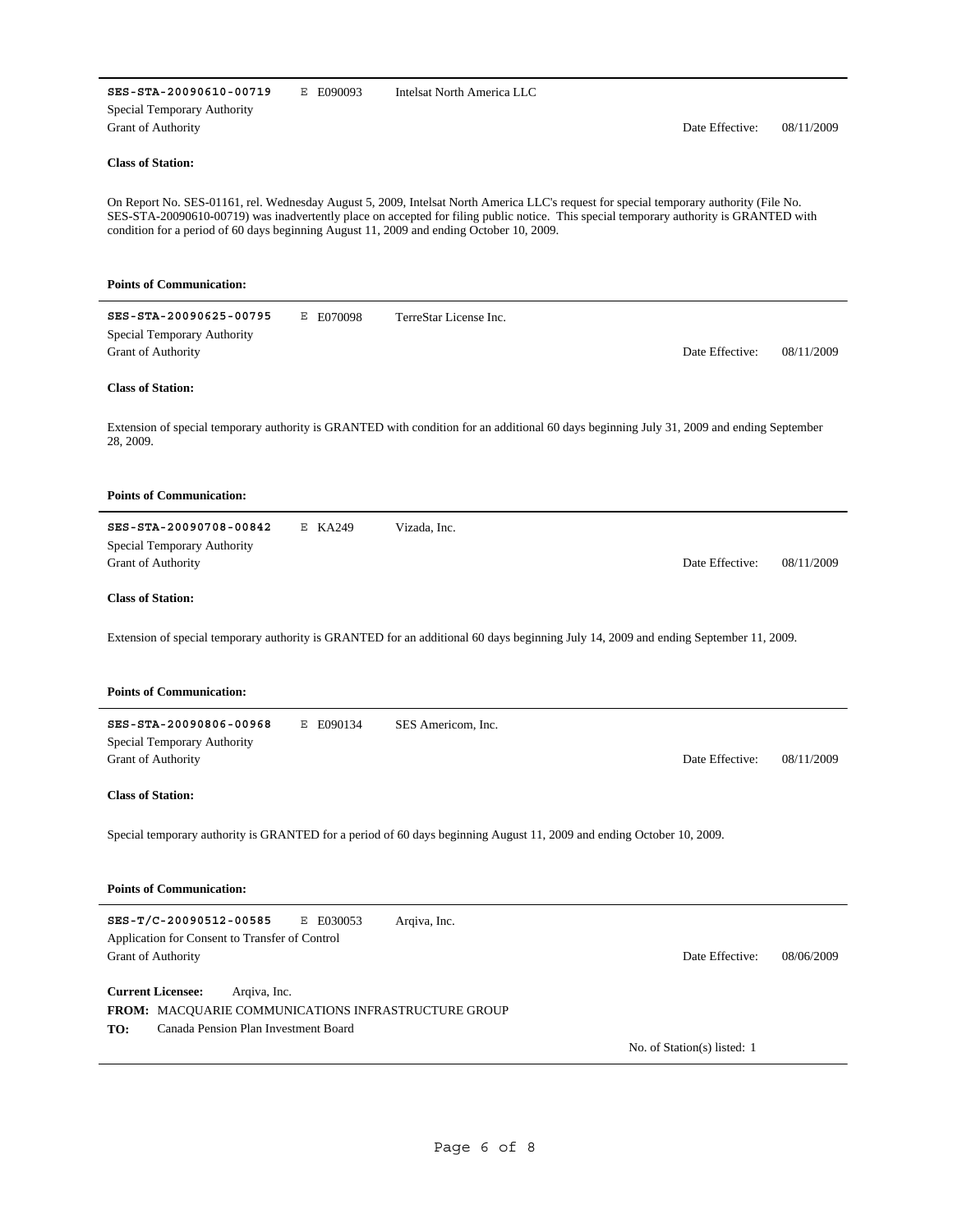| SES-T/C-20090512-00631<br>E E000590<br>Arqiva, Inc.<br>Application for Consent to Transfer of Control<br><b>Grant of Authority</b>             | Date Effective:             | 08/06/2009 |
|------------------------------------------------------------------------------------------------------------------------------------------------|-----------------------------|------------|
| <b>Current Licensee:</b><br>Arqiva, Inc.<br>FROM: MACQUARIE COMMUNICATIONS INFRASTRUCTURE GROUP<br>Canada Pension Plan Investment Board<br>TO: |                             |            |
|                                                                                                                                                | No. of Station(s) listed: 4 |            |
| SES-T/C-20090724-00913<br>E E4309<br>Reuters America LLC<br>Application for Consent to Transfer of Control<br><b>Grant of Authority</b>        | Date Effective:             | 08/11/2009 |
| <b>Current Licensee:</b><br>Reuters America LLC<br>FROM: THE WOODBRIDGE COMPANY LIMITED<br>TO:<br>The Woodbridge Company Limited               |                             |            |
|                                                                                                                                                | No. of Station(s) listed: 3 |            |
| SES-T/C-20090803-00958<br>E E040024<br>Liberty NC, LLC<br>Application for Consent to Transfer of Control<br><b>Grant of Authority</b>          | Date Effective:             | 08/10/2009 |
| <b>Current Licensee:</b><br>DIRECTV ENTERPRISES, LLC<br>FROM: SHAREHOLDERS OF GREENLADY CORP.<br>TO:<br>Liberty NC, LLC                        |                             |            |
|                                                                                                                                                | No. of Station(s) listed: 1 |            |
| SES-T/C-20090803-00959<br>E E990545<br>Liberty NC, LLC<br>Application for Consent to Transfer of Control<br><b>Grant of Authority</b>          | Date Effective:             | 08/07/2009 |
| <b>Current Licensee:</b><br>DIRECTV ENTERPRISES, LLC<br>FROM: SHAREHOLDERS OF GREENLADY CORP.<br>TO:<br>Liberty NC, LLC                        |                             |            |
|                                                                                                                                                | No. of Station(s) listed: 1 |            |
| SES-T/C-20090803-00960<br>E E010237<br>Liberty NC, LLC<br>Application for Consent to Transfer of Control<br><b>Grant of Authority</b>          | Date Effective:             | 08/07/2009 |
| CALIFORNIA BROADCAST CENTER, LLC<br><b>Current Licensee:</b><br>FROM: SHAREHOLDERS OF GREENLADY CORP.<br>TO:<br>Liberty NC, LLC                |                             |            |
|                                                                                                                                                | No. of Station(s) listed: 2 |            |
| SES-T/C-20090803-00961<br>E E040179<br>Liberty NC, LLC<br>Application for Consent to Transfer of Control<br><b>Grant of Authority</b>          | Date Effective:             | 08/10/2009 |
| <b>Current Licensee:</b><br>DIRECTV ENTERPRISES, LLC<br><b>FROM: SHAREHOLDERS OF GREENLADY CORP.</b>                                           |                             |            |
| TO:<br>Liberty NC, LLC                                                                                                                         | No. of Station(s) listed: 4 |            |
|                                                                                                                                                |                             |            |